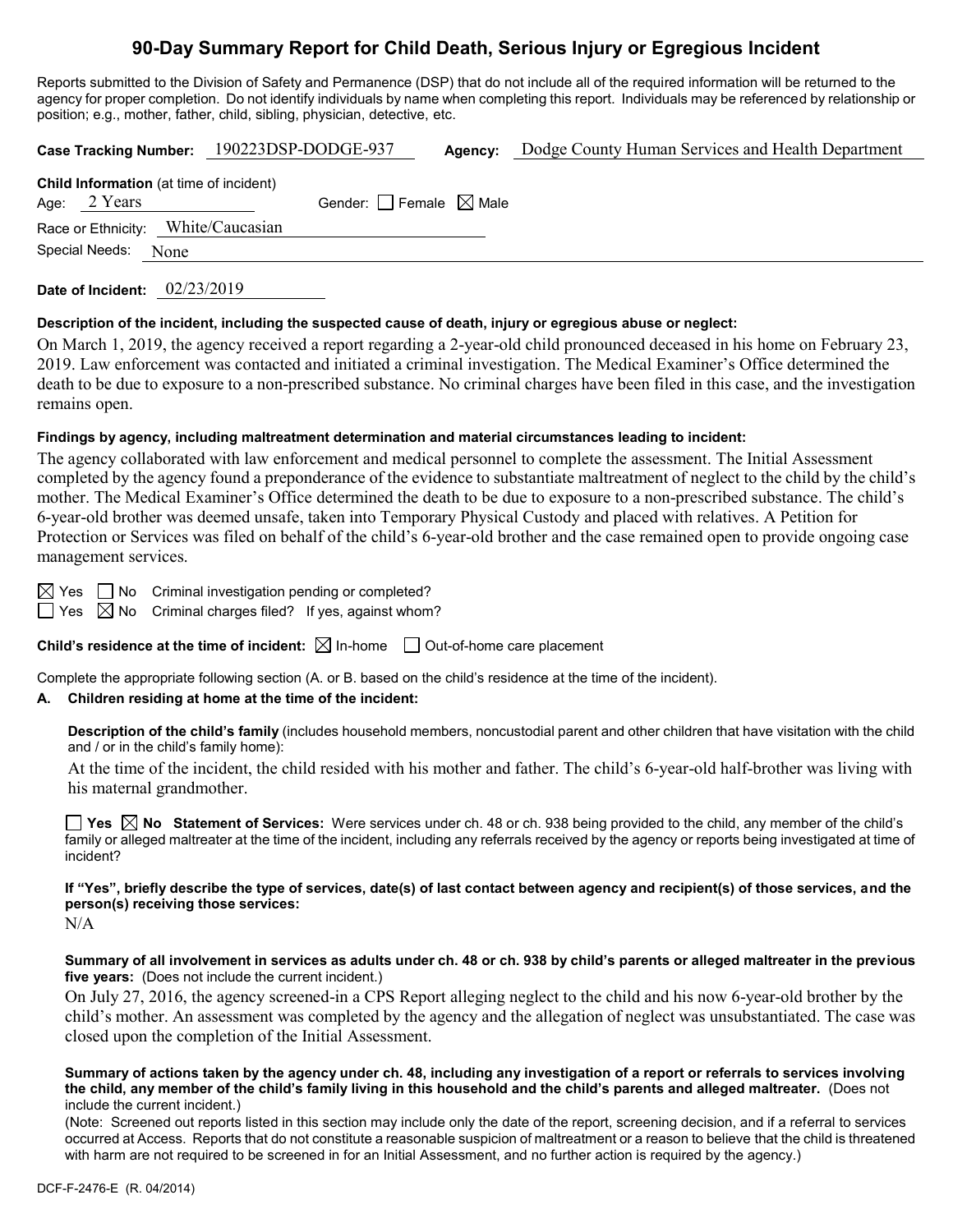On November 12, 2018, the agency screened-out a CPS Report.

On October 24, 2017, the agency screened-out a CPS Report.

On July 27, 2016, the agency screened-in a CPS Report alleging neglect to the child and his now 6-year-old brother by the child's mother. An assessment was completed by the agency and the allegation of neglect was unsubstantiated. The case was closed upon the completion of the Initial Assessment.

On June 7, 2016, the agency screened-out a CPS Report.

On June 10, 2015 the agency screened-out a CPS Report.

On February 15, 2015, the agency screened-out a CPS Report.

On October 14, 2014, the agency screened-out a CPS Report.

### **Summary of any investigation involving the child, any member of the child's family and alleged maltreater conducted under ch. 48 and any services provided to the child and child's family since the date of the incident:**

The agency collaborated with law enforcement and medical personnel to complete the assessment. The Initial Assessment completed by the agency found a preponderance of the evidence to substantiate maltreatment of neglect to the child by the child's mother. The Medical Examiner's Office determined the death to be due to exposure to a non-prescribed substance. The child's 6-year-old brother was deemed unsafe, taken into Temporary Physical Custody and placed with relatives. A Petition for Protection or Services was filed on behalf of the child's 6-year-old brother and the case remained open to provide ongoing case management services.

## **B. Children residing in out-of-home care (OHC) placement at time of incident:**

#### **Description of the OHC placement and basis for decision to place child there:** N/A

# **Description of all other persons residing in the OHC placement home:**

N/A

**Licensing history:** Including type of license, duration of license, summary of any violations by licensee or an employee of licensee or other actions that constitute a substantial failure to protect and promote the welfare of the child. N/A

### **Summary of any actions taken by agency in response to the incident:** (Check all that apply.)

|                        | Screening of Access report                           |   | Attempted or successful reunification             |
|------------------------|------------------------------------------------------|---|---------------------------------------------------|
|                        | Protective plan implemented                          |   | Referral to services                              |
|                        | Initial assessment conducted                         |   | Transportation assistance                         |
|                        | Safety plan implemented                              |   | Collaboration with law enforcement                |
| <u>rar</u>             | Temporary physical custody of child                  |   | Collaboration with medical professionals          |
|                        | Petitioned for court order / CHIPS (child in need of |   | Supervised visitation                             |
|                        | protection or services)                              | ⋉ | Case remains open for services                    |
|                        | Placement into foster home                           |   | Case closed by agency                             |
| $\boxtimes$            | <b>Placement with relatives</b>                      |   | Initiated efforts to address or enhance community |
| $\overline{\boxtimes}$ | Ongoing Services case management                     |   | collaboration on CA/N cases                       |
|                        |                                                      |   | Other (describe):                                 |
|                        |                                                      |   |                                                   |

## **FOR DSP COMPLETION IF RECORD OR ON-SITE REVIEW WAS UNDERTAKEN:**

**Summary of policy or practice changes to address issues identified based on the record or on-site review of the incident:** N/A

**Recommendations for further changes in policies, practices, rules or statutes needed to address identified issues based on the record or on-site review:**